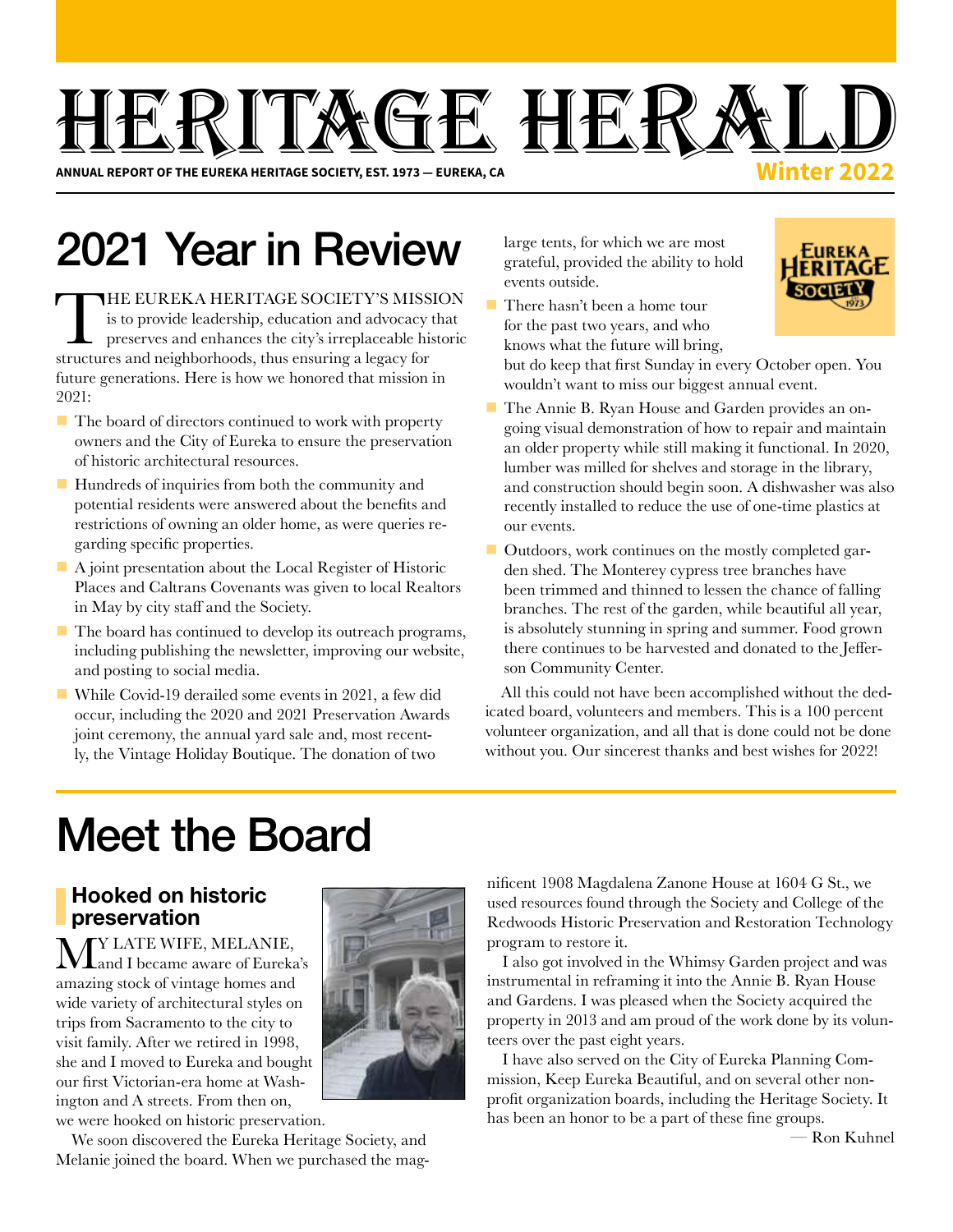

#### **Eureka Heritage Society Board of Directors**

**President:** Ron Kuhnel **Vice President:** Chuck Petty **Treasurer:** Doris Timm **Secretary:** James Cech Kathy Dillon Mary Glavich Bob Libershal Mary Ann McCulloch Lonni Magellon-Hodge Bill Peer Wendy Petty Tom Schrader Bruce Seivertson Ray Swedenburg Janet Warren

The board meets on the second Monday of each month at 5:30 p.m. at the Annie B. Ryan House, 1000 F. St. Eureka, CA (during the pandemic via Zoom)

#### **Committees and Chairs**

**Annie B. Ryan:** Bill Peer **Events:** Mary Glavich & Wendy Petty **Fundraising:** Bruce Seivertson **Historian and Archivist:** Bob Libershal **Education:** Chuck Petty **Membership:** Mary Ann McCulloch **Heritage Herald:** James Cech

#### **Our Mission**

The Eureka Heritage Society will provide leadership, education and advocacy that preserves and enhances Eureka's irreplaceable historic structures and neighborhoods so as to ensure a legacy for future generations.

#### **Suggestions or comments may be sent to:**

- (707) 445-8775
- www.eurekaheritage.com

• eurekaheritagesociety@gmail.com The Heritage Herald is published quarterly by the Eureka Heritage Society, P.O. Box 1354, Eureka, CA 95502-1354

# 2021 Financial Report

THANKS TO THE MEMBERS FOR THEIR GENEROUS SUPPORT<br>the last two years. Without our major fundraisers for the past two years<br>Eureka Heritage Society would be facing major financial difficulties if it was<br>not for the support o the last two years. Without our major fundraisers for the past two years Eureka Heritage Society would be facing major financial difficulties if it was not for the support of our members and our community. Your gifts are an affirmation of the kindness and humanity that exists in this community.

——Doris Timm, Treasurer

#### Assets & Liabilities

#### Assets

| Total Current Assets \$55,069.00  |  |
|-----------------------------------|--|
|                                   |  |
| Common Stock  237.00              |  |
|                                   |  |
| Cash in Certificates of           |  |
| Cash in Bank Checking \$16,367.00 |  |

#### Fixed Assets

| Garden Shed  6,072.00                  |  |
|----------------------------------------|--|
| Garden Equipment  631.00               |  |
| Office Furniture & Equipment  2,951.00 |  |
| Annie B. Ryan House &                  |  |
|                                        |  |
| Buhne Fence  10,370.00                 |  |
|                                        |  |

Total Fixed Assets ............... \$209,072.00

#### TOTAL ASSETS........................\$264,141.00

#### Liabilities & Equity

| Total Equity \$131,907.00     |  |
|-------------------------------|--|
| Various Projects 1,786.00     |  |
|                               |  |
| Restricted:                   |  |
| Retained Earnings  110,121.00 |  |
| Equity                        |  |
|                               |  |
| Mortage: Ryan House &         |  |

#### TOTAL LIABILITIES &

| EQUITY \$264,141.00 |  |
|---------------------|--|
|---------------------|--|

#### Profit & Loss

| <b>Revenues</b>                       |
|---------------------------------------|
| Donations:                            |
| Unrestricted  \$10,478.00             |
|                                       |
| Sales:                                |
| Green Books<br>871.00                 |
|                                       |
| 570.00                                |
| Membership Dues 6,735.00              |
| Fundraising:                          |
| Rummage Sale  5,897.00                |
| Holiday Boutique  3,442.00            |
|                                       |
|                                       |
| Total Revenue  \$31,273.00            |
| <b>Expenditures</b>                   |
|                                       |
| Cost of Rummage Sale &                |
|                                       |
|                                       |
|                                       |
| Gross Profit \$28,682.00              |
| Maintenance: House & Garden  1,261.00 |
| Utilities: House & Garden<br>3,173.00 |
|                                       |
|                                       |
| Cost of Annual Meeting 36.00          |
| Cost of Preservation Month            |
|                                       |
| Dues & Subscriptions 250.00           |
|                                       |
| Membership Cost<br>122.00             |
| Newsletter Expense 2,006.00           |
|                                       |
| Postage & Printing 774.00             |
| Interest Expense 3,696.00             |
| 208.00<br>Fees & Taxes                |
| Grant Expense 105.00                  |

#### TOTAL REVENUE

LESS EXPENDITURES ........ \$10,613.00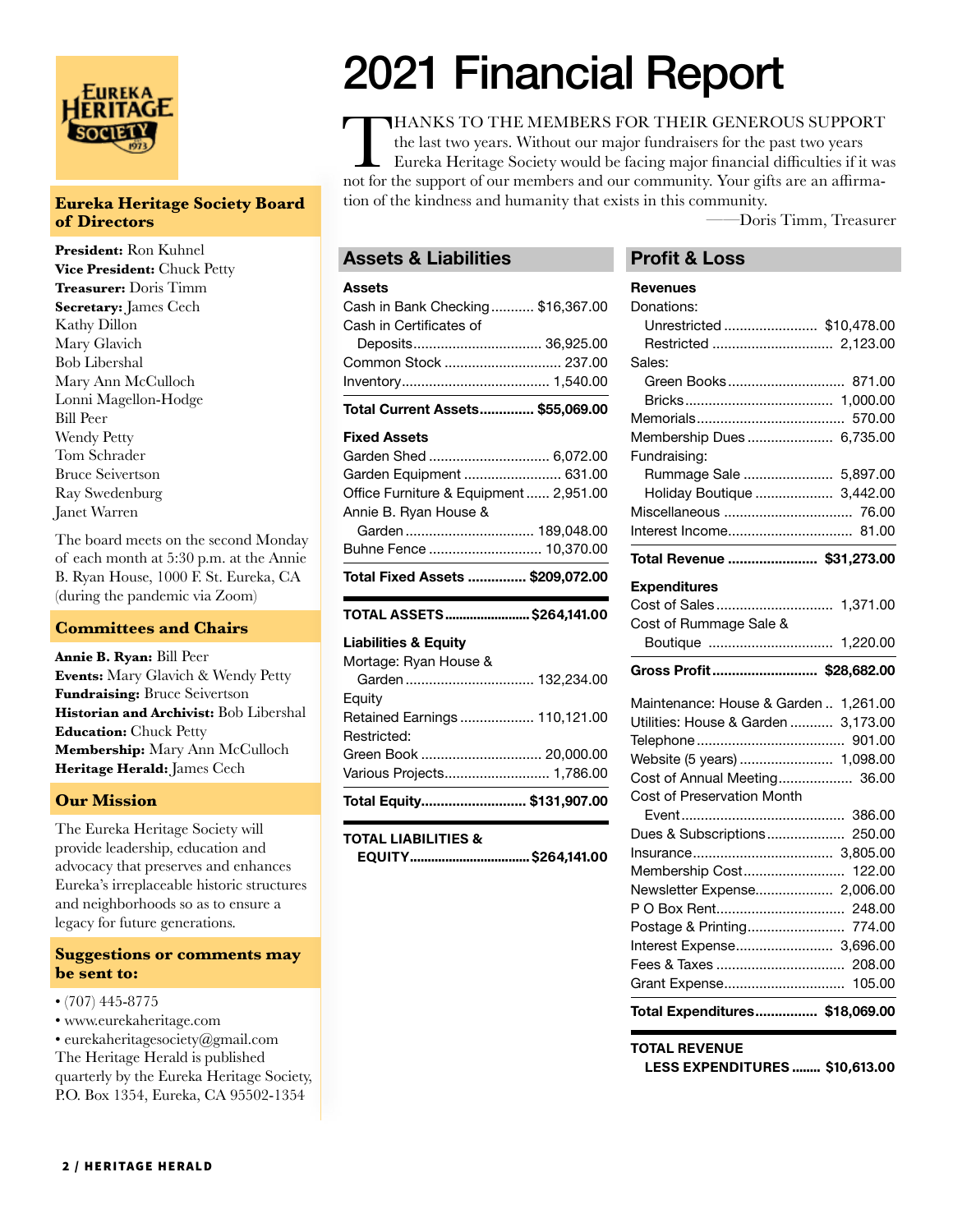# Notes to 2021 Financial Report

- Eureka Heritage Society has \$12,293.00 in Coast Central Credit Union. The funds, awarded in settlement of a lawsuit where Caltrans covenants were violated, are to allow the current owner to restore the historical architectural features of the home if they so wish.
- The mortgage holder on the Annie B. Ryan house forgave \$50,000.00 of the mortgage in July 2021. This will be reflected in the Balance Sheet for FY2021/2022.
- The Home Tour was not held in FY19/20 or 20/21 due to Covid 19. The Home Tour usually raises an average of \$12,000.00 to \$13,000.00 each year. The Play held in the spring averaged over \$2,000.00 each year. We have not had these fundraisers for 2 years.
- Due to the deteriorating condition of the cypress trees on the E Street side of the property EHS had to pay an arborist to trim the trees making them more wind resistant. The cost, which was not budgeted, was \$ 2,730.00.
- A recent pest inspection report shows damage that must be repaired and to control moisture a vapor barrier to cover approximately 80% of the sub area soil is recommended. Additional vents are also recommended. The total cost is unknown at this time. This item is not budgeted.
- The good news is we are still in the black and we had a carryover that will fund at least a third of the current years budget thanks to our members and the community.

—Doris Timm, Treasurer



# The Green Book

Published in 1987 by the Eureka Heritage Society, "Eureka, An Architectural View" is popularly known as the "Green Book." It

contains photographs of 1,200 houses and is considered to be one of the finest publications ever published about the details of historic houses. A limited number of these books are still available, and they can be purchased directly from the Heritage Society.

### For more information email eurekaheritagesociety@gmail.com or call (707) 445-8775 and leave a message.

# Meet the Board *continued*

## It started in **Zimbabwe**

**MY** INTEREST IN HISTORIC staring in wonder at the ruins of a late Iron Age city known as Great Zimbabwe. Back in the USA, and beginning a career teaching history, I lamented that San Bernardino had razed all of its historic edifices, leaving in their place landmark signs all beginning with "Former Site Of… ."



Then began the hunt for California's more than 1,000 designated State Historical Landmarks. Alas many of them are either gone or threatened. It seems that if a structure cannot generate money it is doomed to demise. I have come to hate seeing decaying buildings, wanting to restore them all.

So, in retirement, I was motivated to find an avenue for preservation. Working within the Heritage Society, I am able to contribute a bit in the hope that perhaps one building slated for demolition will survive the wrecking ball.

—James Cech

#### Their one time around

**MY** INTEREST IN PRESER-<br>Lyation began while I was living in Boston, where the power of preservation reigned everywhere. After moving to Florida, I found the opposite: Tear it down and build new—always. Living in Eureka has shown me both approaches. In serving on the Heritage Society board, I hope to further the first option.



It seems that most good things in life come around only once, just like the majority of our older houses, which were built mostly of old-growth redwood. I believe we need to preserve the remaining old-growth trees as well as the houses built from old-growth wood. This is their one time around.

I volunteer as the property manager of the Annie B. Ryan House and Gardens, the home of the Heritage Society. I follow in the footsteps of several important people and groups in working to preserve and protect this amazing site, and I am proud to be part of the Society's continuing legacy of preserving and protecting the city's rich architectural history. —S. William Peer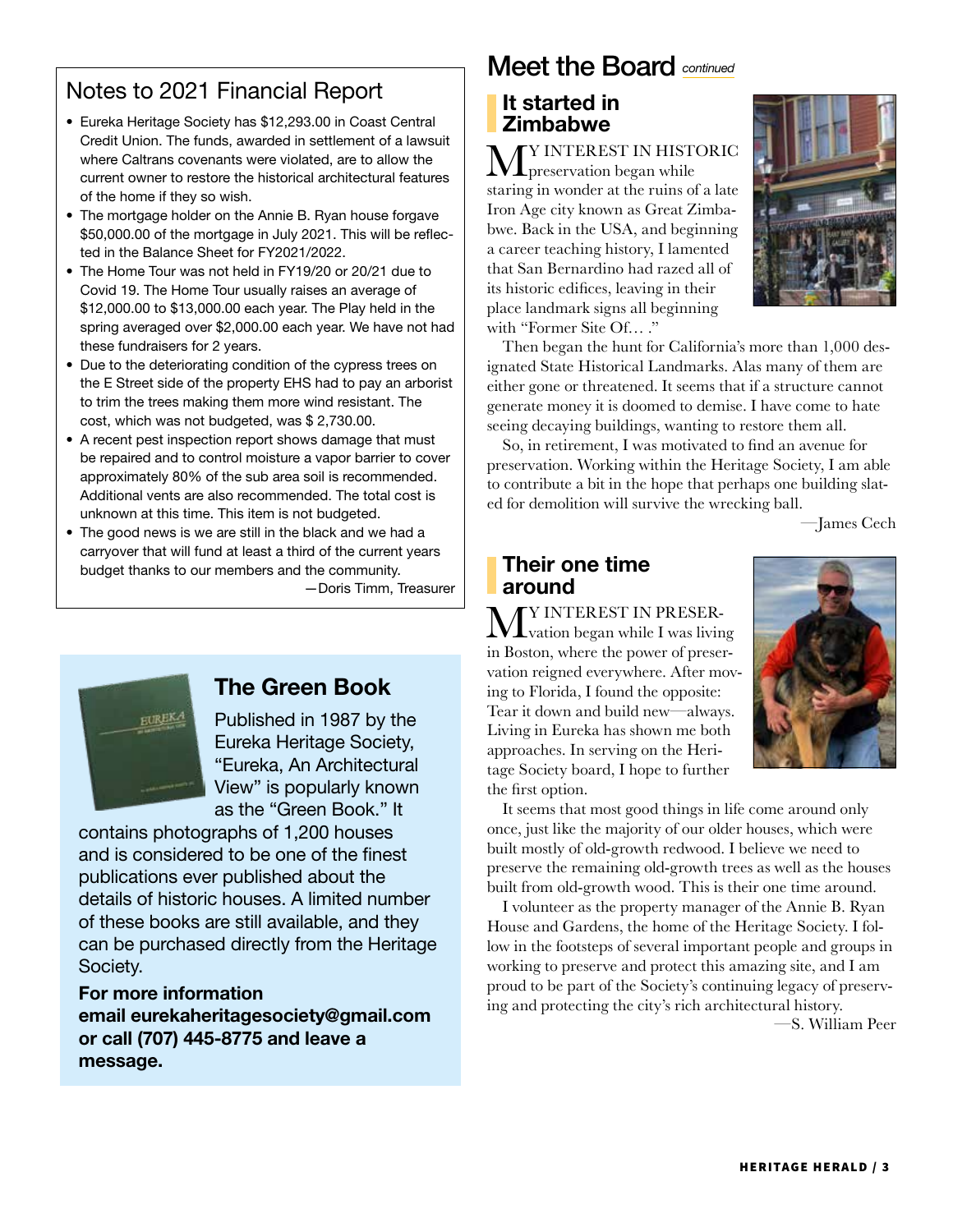# Meet the Board *continued*

# A preservationist from age 3

TTRULY BELIEVE THAT THE **L** preservation of Eureka's historic architecture is imperative for our city's future, both economically and aesthetically. I've been involved in the Eureka Heritage Society in some manner for most of my adult life because I fully support the organization's mission and because who could say "no" to Muriel Dinsmore?



My love of old houses and buildings began when I was 3 years old. My mother and I would drive by 303 Wabash on the way to my ballet lessons, and we looked for the cat who slept where the roof met the tower. Sixteen years later, as fate would have it, that lovely little Queen Anne became our family home where my husband, Mark, and I lived for 22 years and raised our two daughters.

As a child I was also heavily influenced by the demolition of the Charles Sumner and Amelia Carson mansion at Sixth and J streets. I still mourn the loss of that beautiful Colonial Revival and the many other early-Eureka homes that existed during my youth. And yet I celebrate daily the unique and beautiful structures that still do, and should, remain.

——Mary Ann McCulloch

## Beauty in individual structures

I GREW UP OVERSEAS IN THE Middle East and had the good fortune seeing, and eventually appreciating, all kinds of antiquities. Later an interest in architecture and how things go together led me to recognize the cultural and societal worth of a lot of the "old things."

If we are only left with photographs

of what once was our built environment, we miss a lot. There is a beauty in individual structures. There is also beauty in the relationships formed by groups of these structures that too often have been subjugated to less lofty and short-sighted goals.

I became active in this Heritage Society because its members share this desire to honor and protect what we have here in Eureka.

—Ray Swedenburg

## A sense of continuity

**I** WAS BORN AND RAISED IN<br>Eureka, and I have been interested in local history since childhood. In my opinion historic preservation is important because it connects us all to our past and provides a sense of continuity.

This belief has given me a rewarding and busy life. First, it led me to

restore three historic homes, including two with my wife, Wendy. It has also led me to get actively involved with several local groups that believe as I do.

Currently, there is my volunteer work as vice-president of both the Eureka Heritage Society and the Humboldt County Historical Society. I am also vice chairman of the Historic Preservation Commission for the City of Eureka and treasurer of the Clarke Historical Museum.

Last, and by no means least, I am vice president of the Eureka Concert and Film Center, the nonprofit grassroots group that has worked to restore the 1939 Eureka Theater to its original splendor for more than two decades.

—Chuck Petty

# A history worthy of research

FTER RETIRING FROM THE U.S. Forest Service in 2003, I moved to Eureka. The amount and variety of historical buildings here intrigued me. I was anxious to learn more, beginning with the old house I moved into. On my own, I had discovered a few sources of information, but my research efforts were much aided



by enrolling in the historic preservation program at College of the Redwoods.

My interest spread to the neighborhood where I lived, and from there it eventually involved the land history and development of Eureka. Early on I joined the Humboldt County Historical Society and the Eureka Heritage Society.

Fifteen years ago, Muriel Dismore recruited me to do research for the Society's home tours. Since then, I have also done much research for the annual preservation awards and plaques program and have contributed articles to the Heritage Herald. I continue to work with, and have concern for, the Society's archives, including its survey files at the county library in Eureka.

There is a need to continue learning about Eureka's architectural heritage – the neighborhoods, buildings, architects and builders, and the history of historic preservation efforts in the city, including the Heritage Society's survey and its own history.

—Bob Libershal

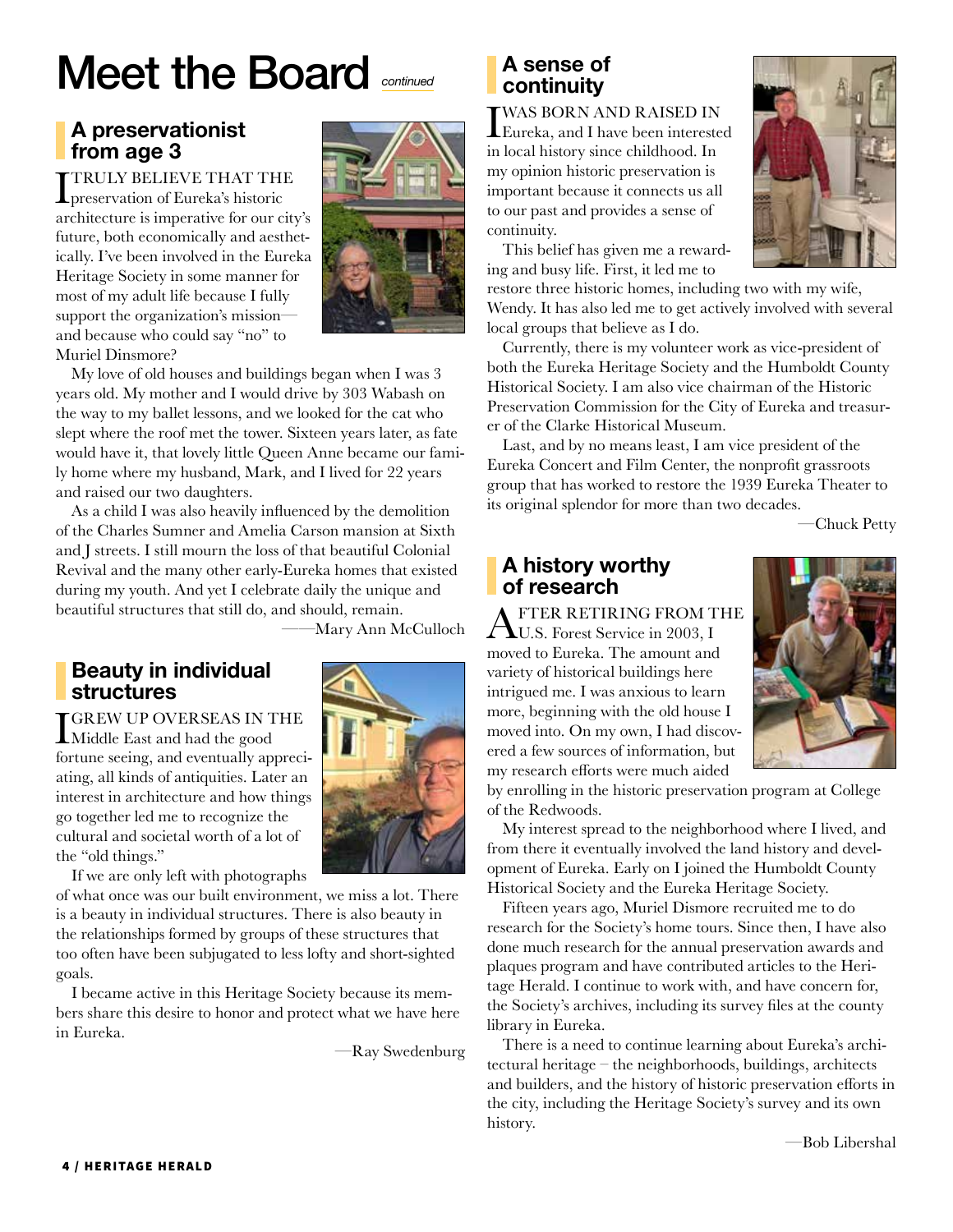## A farmhouse and family ties

IN 1926, MY GRANDMOTH<br>
emigrated from Yugoslavia to TN 1926, MY GRANDMOTHER Dawson, N.M., where she lived until the death of my grandfather. She then moved to Eureka with her three sons and bought a modest Greek Revival farmhouse. Five generations of my family have lived there. The house is still in my family, and it is the reason I joined the Heritage Society.



I've been involved in some capacity with this organization since I was 17. I started volunteering at the Heritage Fair, and later I was a docent at the home tours. With the encouragement of Muriel Dinsmore, I joined the board of directors 20 years ago, and I work on coordinating events and fundraising.

I have lived my whole life in Eureka. I've always loved the architecture and the unique details that Victorians offer. It truly breaks my heart knowing that so many have been lost over the years. That's why it is an honor to be on the board because its members work to educate people about the importance of saving these historical architectural beauties.

# Linking preservation

to community CURIOUSLY, TAKING HARP<br>
Lessons is what led me to become a Heritage Society board member. One year my music teacher asked if I would perform at the nonprofit's annual home tour. I happily agreed. From there I recruited other musicians for this remarkable event. Always looking for new possibilities, I then invited

artists to paint pictures of the featured houses on tour day.

Since I've been on the board, I have continued to learn more about the importance of preservation; and this has come into even sharper focus for me since my husband and I bought an 1896 Victorian.

As a board member I have reached out to the community. I attend the monthly Chamber of Commerce social mixers, and always get up and promote the Society's good work. At all times I get a warm welcome from many wonderful people.

Later I decided to reach out to businesses to ask if they would help sponsor the home tour or donate to our Christmas boutique. It amazes me how kind and generous they all are, either with donations of money, merchandise or a gift card. I can never thank them enough.

—Lonni Magellan

## Thank the Munsters and Adammses

THAVE LIKED OLD HOUSES **L**and other old buildings, and restoring things, since I was a little kid. I grew up watching "The Munsters" and "The Addams Family" and always loved their houses. I hoped to own one like theirs.

In 1984 my husband and I bought our first old house, built circa 1909

in Eureka. We spent 10 years stripping paint and wallpaper, un-remuddling an added room to make it look like it had always been there, painted the exterior, and repainted and wallpapered the interior.

We bought our second and larger circa 1910 house in 1994. It required way more restoration than our first home, and we have spent the last 27 years restoring it. It has been a huge undertaking; the work continues, but it has all been worth it!

I was a founding member of the Splinter Group (a local grassroots house restoration club), and the Sequoia Fire House #6 restoration group. I am also past president leading the charge for the Eureka Theater Restoration Project. I joined the Heritage Society to be part of an important advocacy group that sets an example of restoration and preservation in our community. Architectural history matters.

—Wendy Petty

## The charm of old houses

**M** If IRST RECOLLECTION house I grew up in on a ranch in Utah. I did not realize it was old at the time. After moving to California my friend Anne and I were asked to participate in the historical architecture survey for the "Green Book."



That is when I got hooked and when

I met Muriel Dinsmore, one of the founders of the Heritage Society. Of course, she was the reason I became treasurer of the Society. It was a natural for me because I am a CPA (retired) who spent my career working in public accounting and for nonprofit agencies and a Tribal Government.

It was also a good fit because I had purchased my first old house on  $16<sup>th</sup>$  Street in 1981, and I lived there with my four children until 1989. Then I became an empty-nester. That's when a friend told me about another old house that needed lots of work but was a lot smaller. I bought it and have been there ever since. It seems I have been charmed by old houses for much of my life.

—Doris Timm



—Mary Glavich

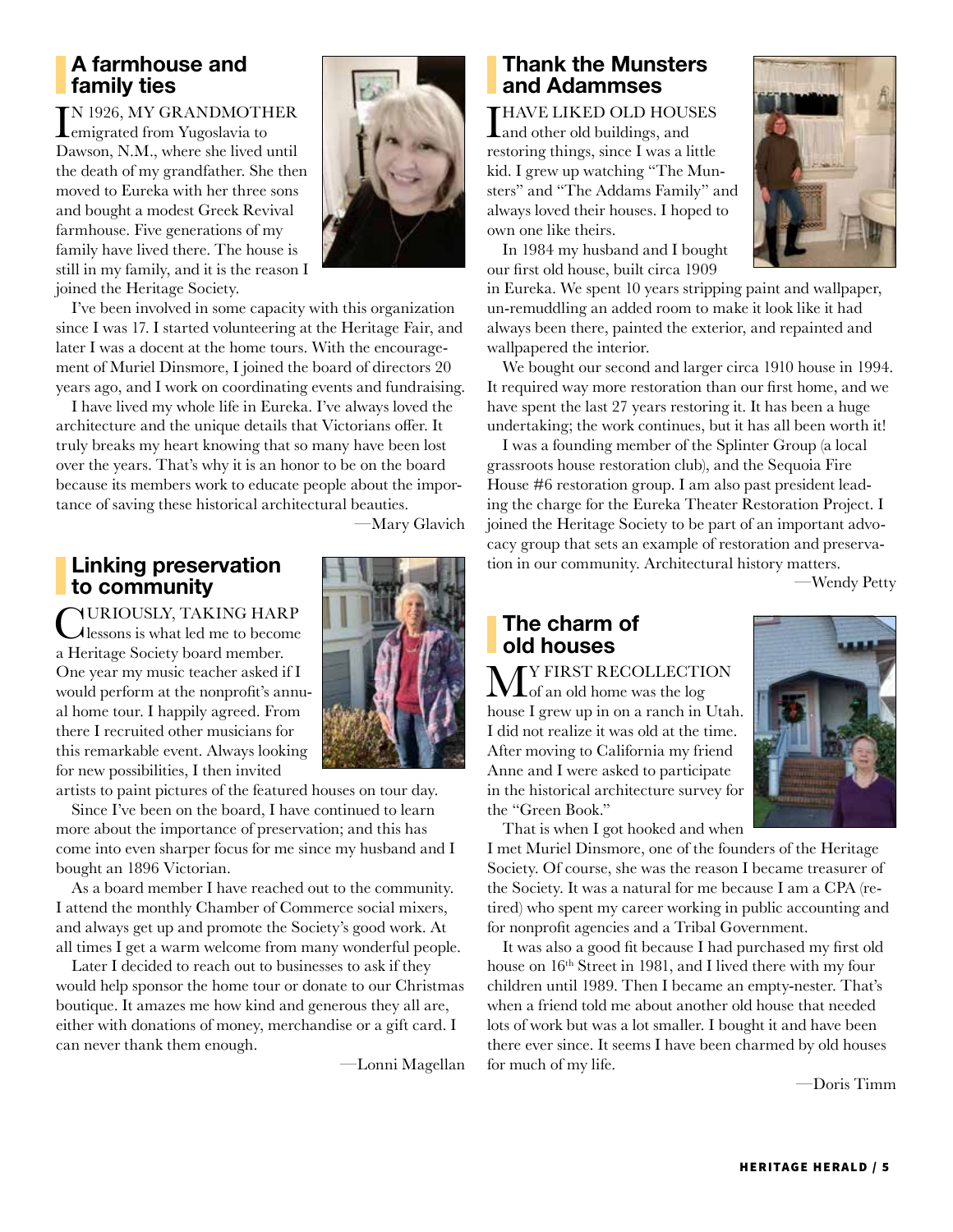# Meet the Board *continued*

# A subject worth writing about

**I ARRIVED IN EUREKA IN 1981**<br>to work as a feature writer at the Times-Standard. I quickly fell in love with the beautiful old homes in the city, and two decades later I had the opportunity to develop a monthly magazine for the paper known as "Restore & Reserve."

To ensure that I would know what

I was writing about, I enrolled in CR's Historic Preservation and Restoration Technology program. It was an amazing experience, and it included getting to know all about the Eureka Heritage Society. Later, I was lucky enough to publish a Heritage Society publication known as "Architectural Legacy."

In recent years – as a retiree and board member – I have also learned that preserving older buildings is the best choice for the environment. These splendid structures from the past should be part of what makes a brighter future. The Heritage Society is continually striving to make this happen.

—Kathy Dillon

### Influenced by ancestrors

 $\mathbf{M}_{\text{a stone mason and contra-}}^{\text{Y GREAT-GRAPHER},}$ tor, built his family home in 1875 in the style of stone farmhouses from the Scottish Lowlands. My paternal grandparents bought a new house in 1900 when they married. Decades later I came to know these houses well, and I think that's why I grew up in-

trigued with how people fit into their physical environments.

When I moved to Humboldt County in 1981 with my family, it seemed obvious that we should buy an older home. The quantity and assortment of architectural styles that exist side by side in Eureka is amazing. We bought a house built in 1904, and it was unaltered since the 1920s. Like all old houses, it's a wonderful work in progress.

When I was asked to join the Heritage Society board, I was delighted to contribute my time and energy to encourage people to see the possibilities of living comfortably in older houses. The home tour, which I organized for many years, is a great opportunity to show the myriad ways in which people choose to live in older houses and also to showcase Eureka's rich architectural history.

—Janet Warren

### Hope for a throwaway society

AS A RETIRED INFORMA-tion Technology professional and graphic designer, I settled in Eureka with my husband in 2014. It was a good move because I've always been an admirer of the beautiful and quaint architecture of Victorian homes.

In my opinion, the attention to detail and color of these homes makes



them pieces of art that should be preserved for everyone's enjoyment. I'm especially drawn to the Queen Anne style, with its sculptural shapes and ornamented skin, such as fish-scale siding and dentil trim moulding.

I'm a passionate believer in sustainability and preservation. We're living in a throwaway and disposable world, and this applies to buildings, food, clothing and, saddest of all, pets. As a new Eureka Heritage Society board member, I want to be an evangelist and educator of preservation and history for future generations.

—Tom Schrader

### It started with a window

**HISTORIC PRESERVATION**<br>
seized my attention in 1954, when Chico State College was expanding into a neighboring historic area and began demolishing Victorian homes. The window in this photo is all that is left of one of those homes. I was 11, and the impact of what happened remains: It is better to save something than lose it all to the wrecking ball.



The window went into my parents' house. When they moved from Chico, I became the window keeper. It has made it around Cape Horn in a sailing ship, traveled to five states, and been installed in multiple houses.

That early experience inspired me to do graduate work in history and historical geography and to be a Historic Preservation Committee member in each community where I resided. In Santa Cruz I lived in and restored an 1880 Victorian. Santa Cruz, San Luis Obispo, Eureka, and other cities became my secondary training programs. It has been a fun, enjoyable, and rewarding life that began almost 70 years ago. —Bruce Seivertson

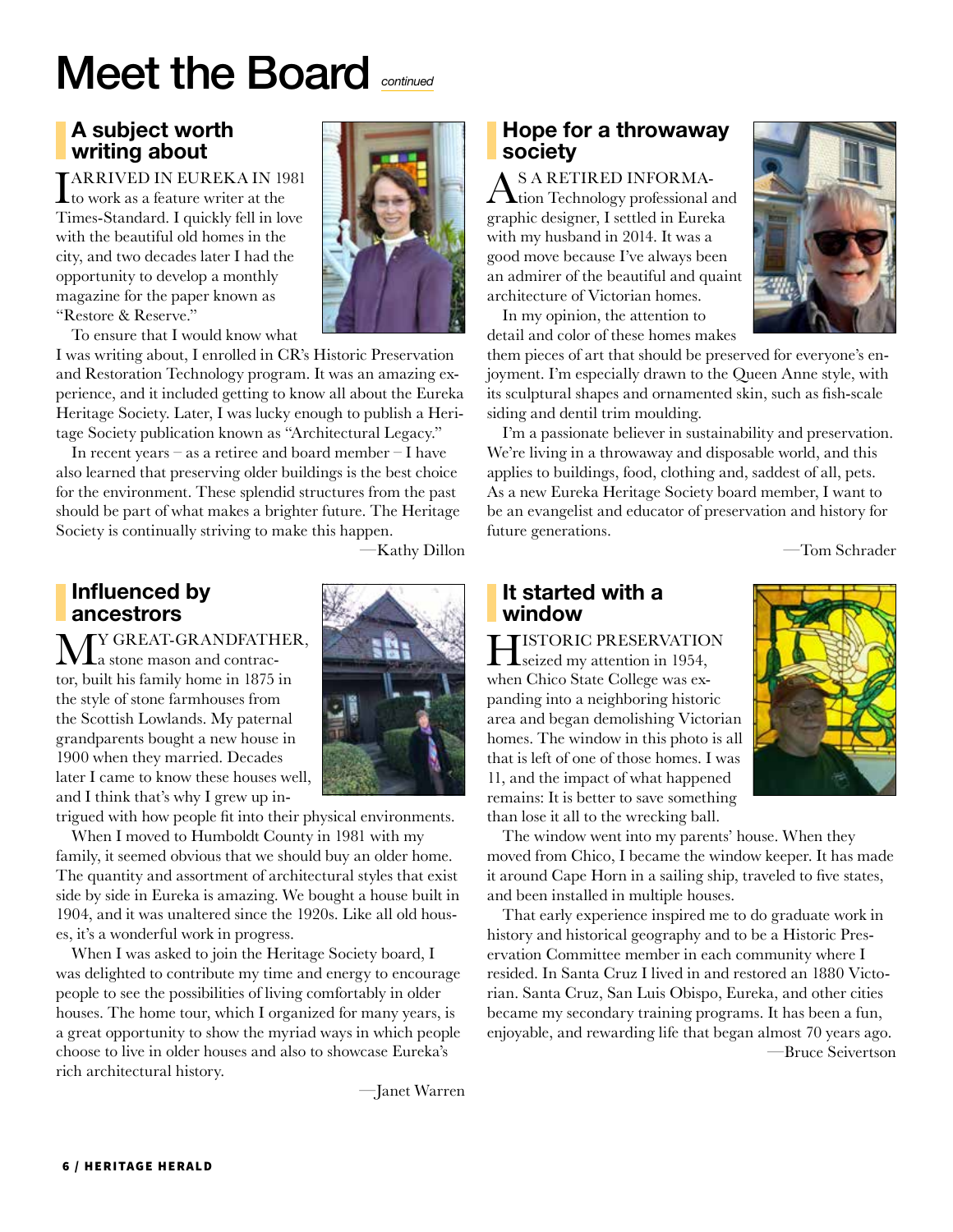# EHS Bylaws Amendments January 2022

**Proposed amendments** text being deleted text being added

#### **ARTICLE 3 DIRECTORS SECTION 4. TERMS OF OFFICE**

Directors shall be elected at the annual meeting of the members and shall assume office at the close of that meeting. Directors shall hold office for a term of three years or until the third annual meeting after their election. These terms are to be staggered so that not more than five Directors are elected in any one year. No Directors shall be eligible to serve for more than two consecutive terms. An extension of one Additional terms may be proposed by a 2/3 majority vote of the board and presented to the general members at the annual meeting for ratification. Vacancies occurring during the three-year term shall be filled by the Board of Directors, or by the President, until ratification by the Board of Directors. The term of a Director so appointed shall expire as would that of the Director replaced. Vacancies on the Board of Directors need not be filled unless the number of serving Directors falls below the minimum established in Section 1 of this Article. Regular officer positions cannot be left vacant and will be filled by appointment until the next annual meeting.

#### **ARTICLE 3 DIRECTORS SECTION 8. REGULAR AND ANNUAL MEETINGS**

Regular meetings of directors shall be held on the second Monday of each month unless such day falls on a legal holiday, in which event the regular meeting shall be held at the same hour and place on the next business day unless rescheduled by the Board of Directors. A quorum shall consist of a majority of serving Directors, one of whom shall be the President, Vice President, or Treasurer. The day and time of the regular meeting may be changed by a majority vote of elected directors.

An annual meeting of members shall be held for the purpose of electing directors, receiving reports of officers and committees and for any other business that may arise. An annual meeting may be held via electronic communication. Notice of the annual meeting shall be mailed to each member not less than ten days prior to such meeting. Each member is entitled to one vote which may be cast in person, via electronic communication, or by proxy. The presence in person or via electronic communication of one-tenth of the members of the Eureka Heritage Society shall constitute a quorum for the transaction of business at this meeting. Proxy votes may only be cast on issues presented in writing to the membership ten days prior to the meeting.

#### **ARTICLE 3 DIRECTORS SECTION 16. ACTION BY UNANIMOUS WRITTEN CONSENT WITHOUT MEETING**

Any action required or permitted to be taken by the Board of Directors under any provision of law may be taken without a meeting. if all members of the board shall individually or collectively consent in writing to such action. In the event that an action is required without a meeting due to time constraints, the action may be presented, in writing, to the board of directors. The action shall clearly state the motion being made, and include clear explanation of the need for timely action. The motion shall include a deadline for response, not less than 72 hours after the motion has received a second. A majority of sitting board members must respond in writing in the affirmative for the motion to carry. The action and written responses shall be included in the minutes of the next regular meeting of the board. Actions handled in this fashion may not entail expenditure by the Society in excess of \$200. For the purposes of this Section only, "all members of theboard" the majority vote shall not include any "interested director" as defined in Section 5233 of the California Nonprofit Public Benefit Corporation Law. Such written consent or consents shall be filed with the minutes of the proceedings of the board. Such action by written consent shall have the same force and effect as the unanimous majority vote of the seated directors. Any certificate or other document filed under any provision of law which relates to action so taken shall state that the action was taken by unanimous majority written consent of the Board of Directors without a meeting and that the bylaws of this corporation authorize the directors to so act, and such statement shall be prima facie evidence of such authority.

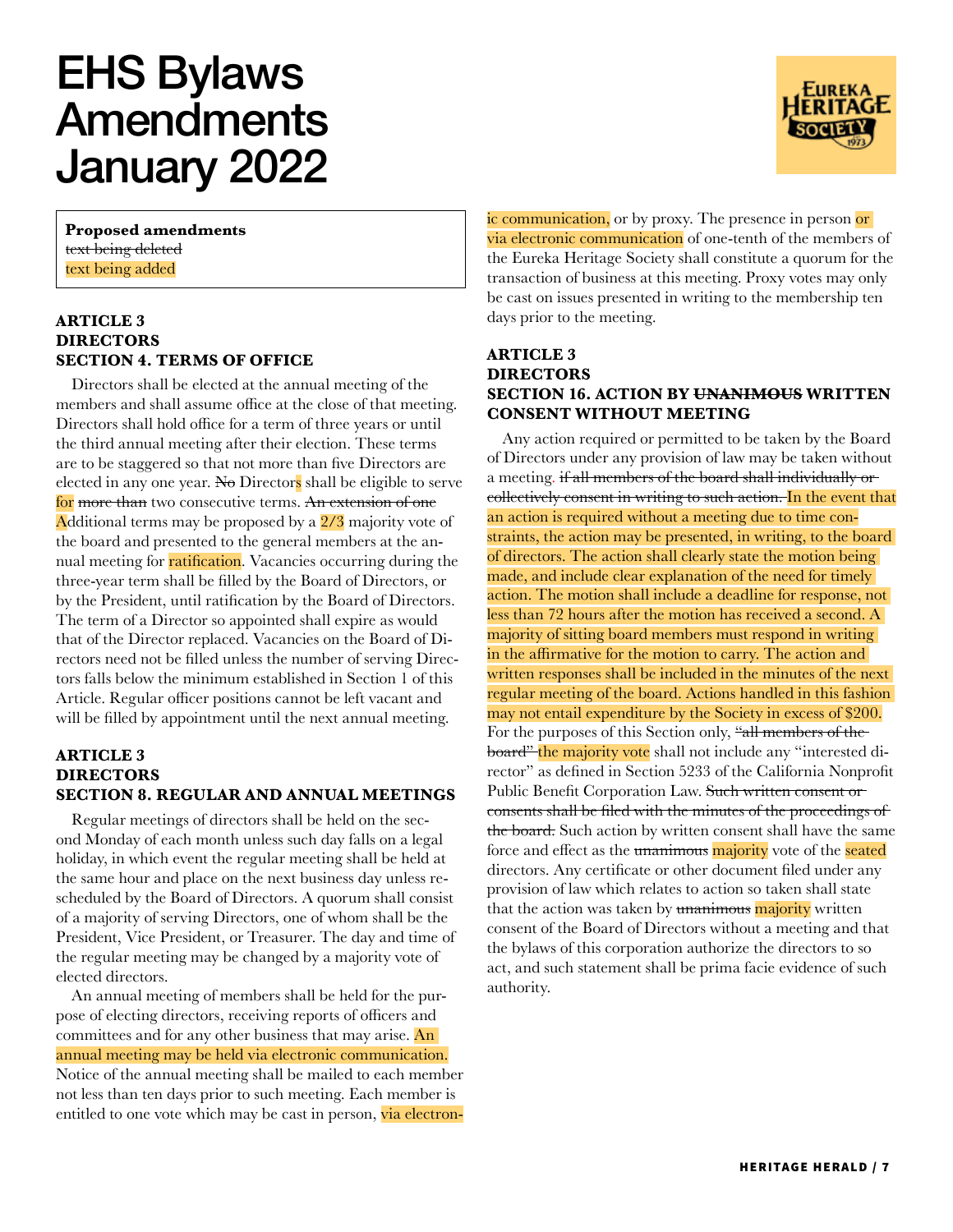

P.O. Box 1354 Eureka, CA 95502-1354 (707) 445-8775

Return Service Requested

Non-Profit U.S. POSTAGE PAID Permit No. 80 Eureka, CA



Annie B. Ryan House & Gardens 1000 F St., Eureka, CA

# amazonsmile

If you use Amazon for purchases, smile and choose us as your nonprofit. We will get a percentage of the sales!

#### **Heritage Action Calendar**

All of the following meetings take place at Eureka City Hall, 531 K St., 2nd floor, City Council Chambers. During the pandemic meetings are held via Zoom. Check online agendas for more details.

#### **City Council**

1st & 3rd Tuesday, 6 p.m.

**Historic Preservation Commission**

1st Wednesday, 4 p.m.

#### **Design Review Committee**

2nd & 4th Wednesdays, 3:30 p.m.

#### **Planning Commission**

2nd Monday, 5:30 p.m.

# Buy a Brick

VOU CAN HELP THE EUREKA HERITAGE SOCIETY CONTINUE<br>its work on the Annie B. Ryan House and Gardens by buying a brick for<br>the patio and rose garden. The form is on our website eurekaherritage.com.<br>Email eurekaherritagesociet its work on the Annie B. Ryan House and Gardens by buying a brick for the patio and rose garden. The form is on our website eurekaherritage.com. Email eurekaheritagesociety@gmail.com or call us at (707) 445-8775 to leave a message.

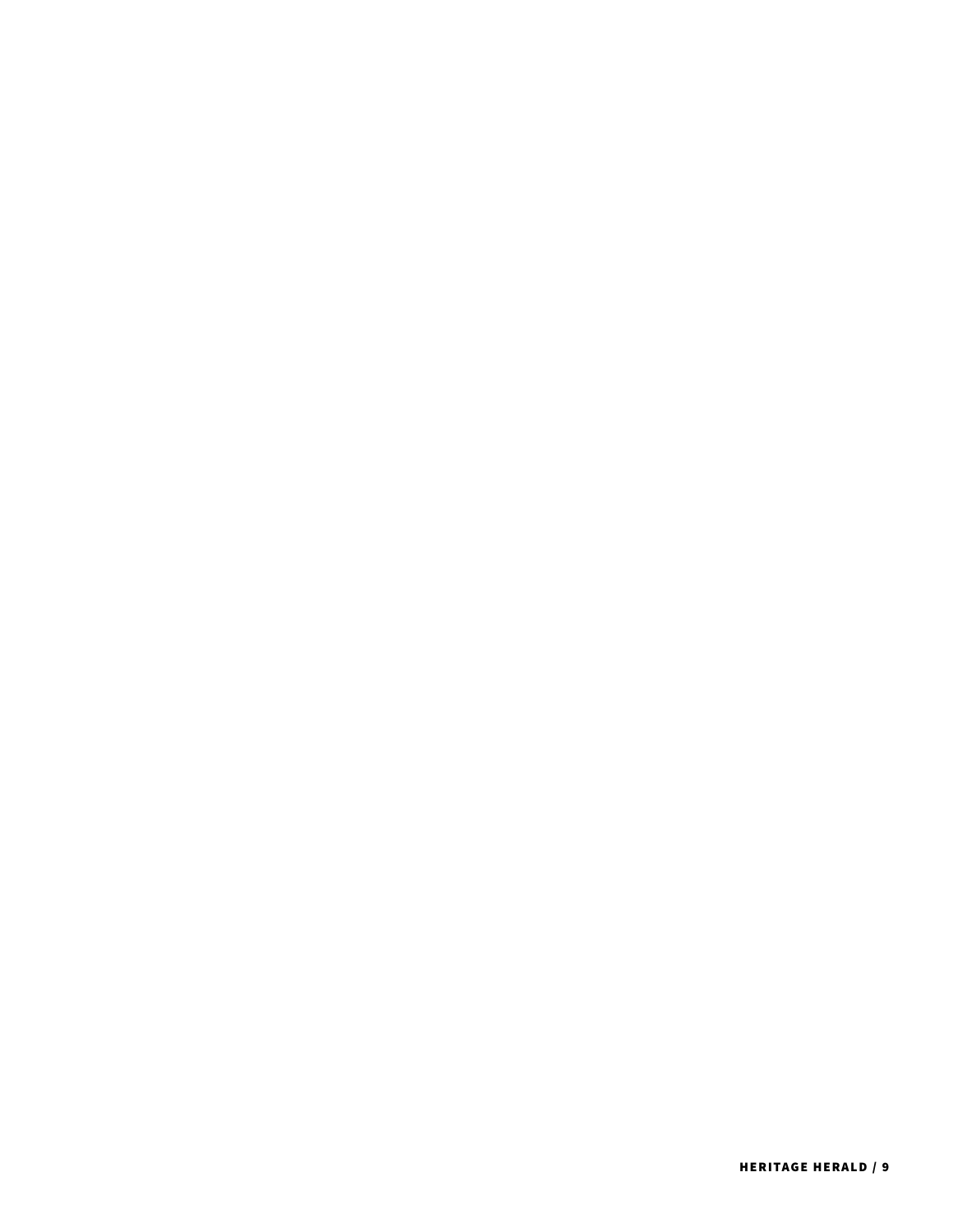



# To our members

#### **January 2022**

THE BYLAWS OF THE EUREKA HERITAGE SOCIETY<br>provide for the election of directors at an annual meeting as or<br>lined in Section 8. The Eureka Heritage Society Board of Dire<br>tors voted on Ianuary 10, 2022, to again suspend the provide for the election of directors at an annual meeting as outlined in Section 8. The Eureka Heritage Society Board of Directors voted on January 10, 2022, to again suspend the requirement for an in-person meeting and instead hold the election of directors by mail ballot as was done in January 2021. An in-person annual meeting had been planned, but due to the current Covid-19 variant situation, the board made the difficult decision to cancel it in the best interest of our members.

The board of directors has also determined the need to amend the Society's bylaws to better reflect current realities. The proposed amendments are included in the annual report. A complete copy of the current bylaws may be seen on the Society's web page. Approval of the bylaw amendments, with a yes vote, by the membership is required for the bylaws to be amended as recommended. A no vote retains the current bylaws as the operational document of Eureka Heritage Society.

The ballot to elect the slate of directors to the Society's board of directors and approve the proposed changes to the bylaws is located on the reverse side of this notice. Also included in the annual report is a self-addressed, stamped envelope to return your ballot. **Ballots must be postmarked no later than February 18, 2022 to be counted.**

Only members in good standing are eligible to vote. If you haven't yet renewed your 2022 membership, you may do so at this time by remitting your dues and membership form found on the reverse with the ballot. Your membership expiration date can be found above your mailing address on the annual report.

With the Society's usual fundraising opportunities severely curtailed, it has been through the generosity of its membership that the Society has remained in good financial condition through these difficult times.

We thank you for your continued support.

—Eureka Heritage Society Board of Directors

## See reverse for ballot and membership form